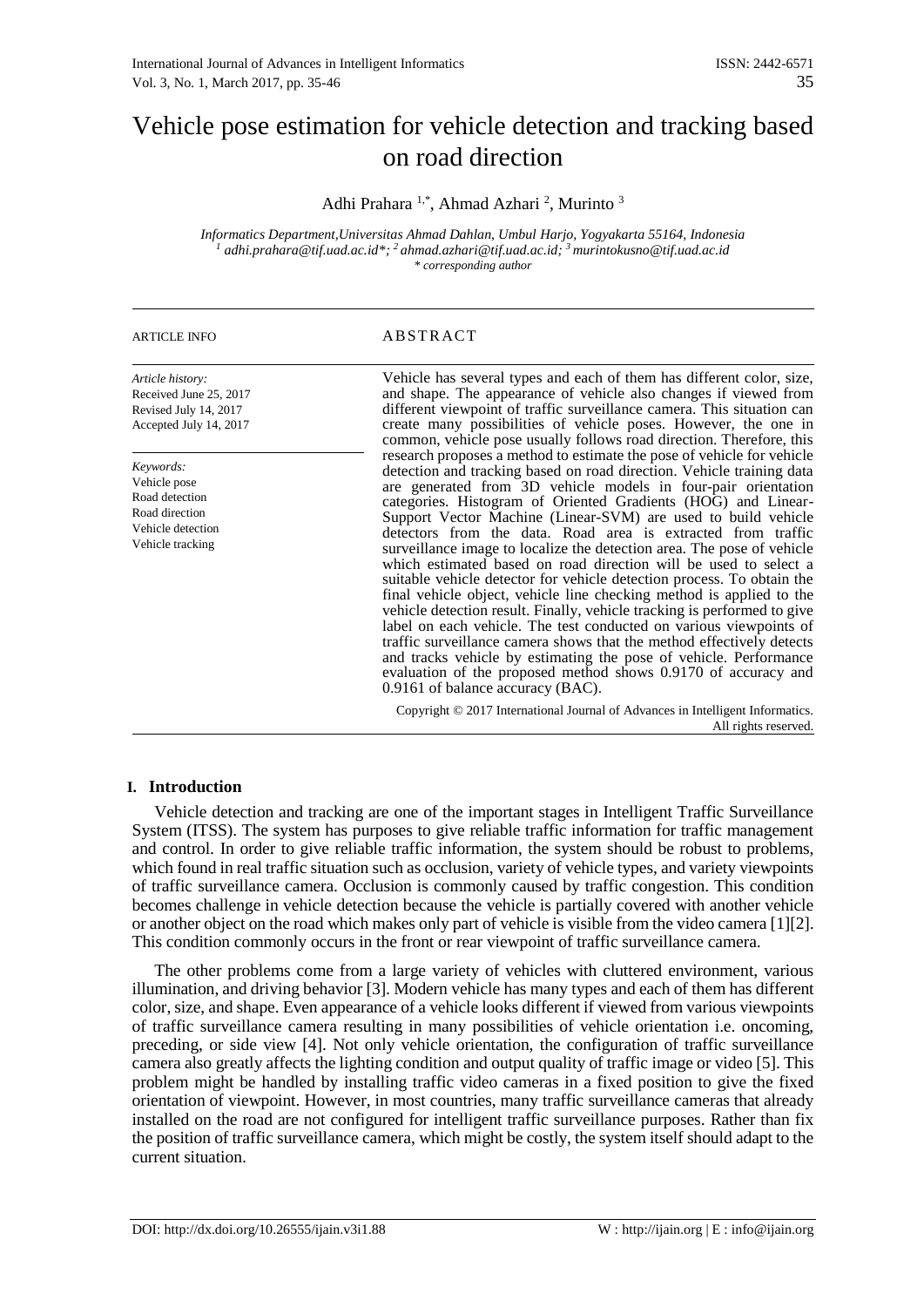Many methods of vehicle detection and tracking require pre-defined detection area and vehicle orientation [6]. It is usually done manually by selecting region of interest, which is road region or road lanes, and determines the vehicle orientation. The road region is useful to localize vehicle detection area. Vehicle orientation is used to determine the vehicle detectors used by the system. However, the manually predefined method is not efficient if there are many traffic surveillance cameras to be configured.

In order to detect and to track vehicle in multi-view orientations, vehicle detection method can utilize vehicle models in various orientations [7][8] or using part-based vehicle models [9][10]. The first method usually employs real vehicle data in various orientations or 3D vehicle models to generate vehicle poses in multi orientations and builds vehicle detectors for each vehicle orientation. The vehicle detectors will be chosen according to the traffic video situation. Vehicle detection that uses part-based vehicle models are designed to be robust in occlusion situation which only part of the vehicle is visible in traffic video.

Vehicle detection and tracking have been developed by many researches. Elkerdawi *et al.* proposed a real-time vehicle detection and tracking framework [6]. The vehicle was detected using Haar-like features and Adaboost cascade classifier. The detected vehicle was associated with a tracking method, namely Compressive Tracking (CT), to increase its detection accuracy and removed repetitive detection of the same vehicle over frames. The result showed robust performance under different illumination, heavy flow, and multiple target.

Tian *et al.* proposed a method to detect and to track rear viewed vehicle based on multiple vehicle parts [11]. The parts such as license plate and rear lamps were extracted its color, texture, and region feature then treated as graph nodes to construct probabilities graph using Markov Random Field model. Loopy belief propagation was used in the vehicle detection process and Kalman filter was used in the vehicle tracking process. The method showed good result in partial occlusion, various lighting conditions, and achieved real time performance.

Cao *et al.* in their research proposed a method to detect and to analyze vehicle on low attitude traffic video [12]. Video data were extracted using Light-Boost Pyramid Sampling Histogram of Oriented Gradients (LBPS-HOG), which was a variant of HOG. The features were classified using Support Vector Machine (SVM) then matching the color and spatial features of vehicle from frame to frame to track the vehicle. The experiment showed better result than other methods in the same dataset.

Jazayeri *et al.* proposed vehicle detection and tracking based on vehicle movement [13]. They used Hidden Markov Model (HMM) to differentiate the vehicle with its background then performed probabilistic tracking. Corner features, horizontal line segment, and light intensities combined with vehicle behavior were used to track vehicle ID. The result showed good accuracy with 86.6% of true positive and 13.2% of false positive.

Kovačić *et al.* proposed a method to detect and to track vehicle in multiple lanes on the road [14]. They used the background and foreground segmentation to detect moving vehicle. Every cluster from blob object was assumed as foreground then they were selected and grouped into vehicle or nonvehicle category. Vehicle tracking was done using vehicle cluster analysis, such as grouping neighborhood pixel on foreground object and performing weighting based on cluster area, overlapping cluster area and distance between clusters. For real time detection and tracking, CPU and GPU were employed. The accuracy achieved in their research up to 95%.

This research proposes a method to estimate the pose of vehicle for vehicle detection and tracking based on road direction. In summary, the contribution of this work is given as follows:

- a. The proposed method uses 3D vehicle models to represent vehicle orientation in various viewpoints of traffic surveillance camera.
- b. The vehicle detectors are generated from 3D vehicle models which grouped into four-pairs orientation of viewpoint to handle two-ways road and reduce the number of detectors.
- c. Road area is extracted on traffic surveillance image to localize the detection area and road direction is calculated to estimate the pose of vehicle.
- d. The result of vehicle pose estimation is used to select a suitable vehicle detector for vehicle detection process.
- e. The method uses Histogram of Oriented Gradients (HOG) and Linear-SVM (Linear-Support Vector Machine) in multi-scale detection window to perform vehicle detection.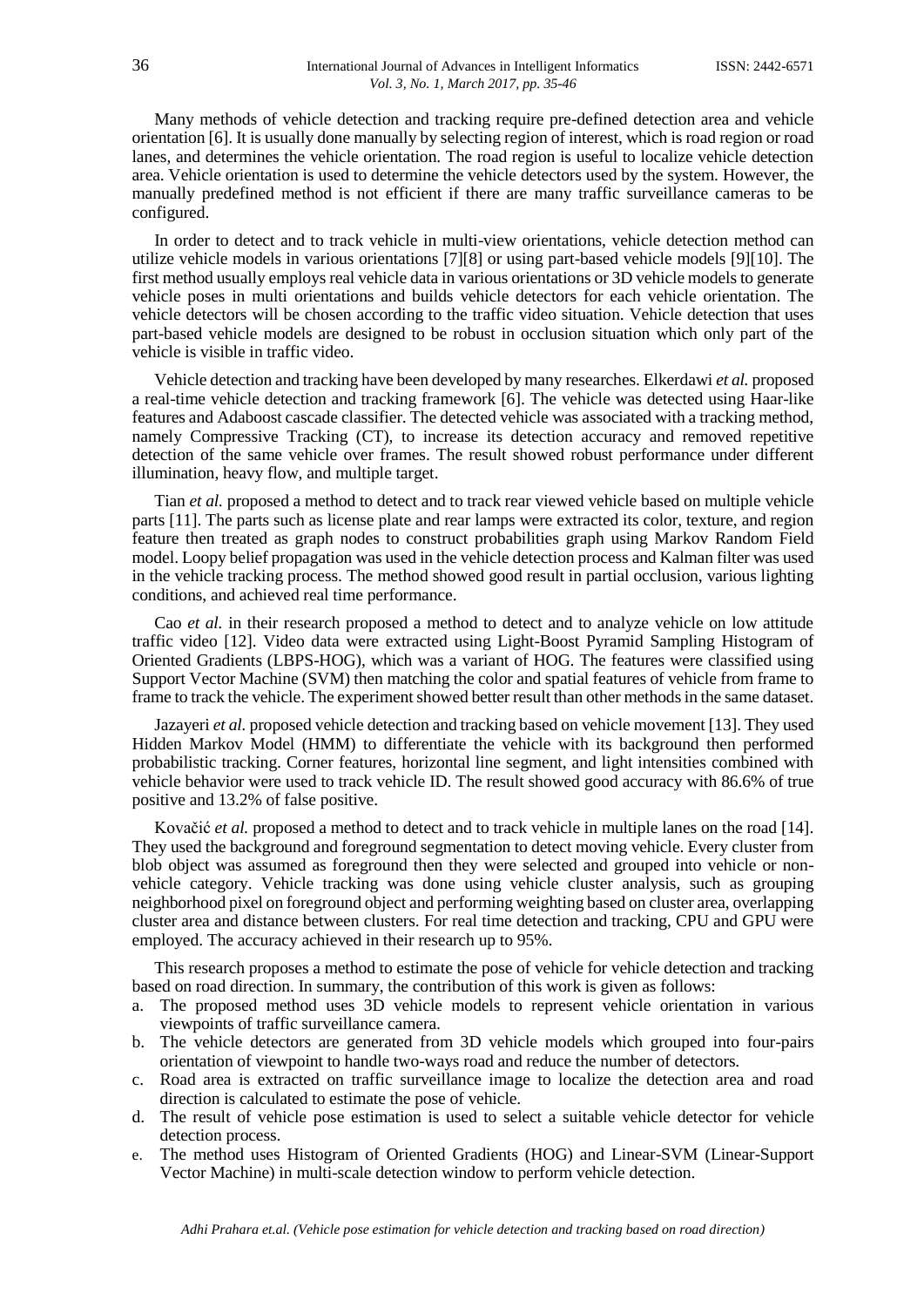- f. The final vehicle object is obtained after applying vehicle line checking method on vehicle detection result.
- g. Finally, vehicle tracking is performed to label the vehicle.

The rest of this paper is organized as follows: Section II presents the proposed method. Section III presents the result and discussion. Finally, the conclusion of this work is described in Section IV.

#### **II. Methodology**

The general steps of vehicle pose estimation for vehicle detection and tracking based on road direction method is shown in Fig. 1. From Fig. 1, the proposed method begins with training vehicle detectors in four pair orientation categories then extracts the road area and estimates the pose of vehicle based on road direction. The pose of vehicle is used to select vehicle detector for vehicle detection process then obtains the final vehicle object by applying vehicle line checking method on vehicle detection result. Finally, perform vehicle tracking to label the vehicle.



Fig. 1.The general steps of vehicle pose estimation for vehicle detection and tracking based on road direction method

#### *A. Dataset*

The training data consists of positive vehicle images which generated from 3D vehicle models and negative data which consist of non-vehicle objects as shown in Fig. 2a and Fig. 2b respectively. This research utilizes 3D vehicle models because of its effectiveness in modelling vehicle pose in any orientation [7][9]. From Fig. 2a, vehicle positive data consist of various types of vehicle models such as car, pickup, van, bus, and truck which generated in various orientations of viewpoint. From Fig. 2b, the negative data are trees, sky, road, buildings, and road signs. The test data are traffic surveillance image and video in various orientations of viewpoint.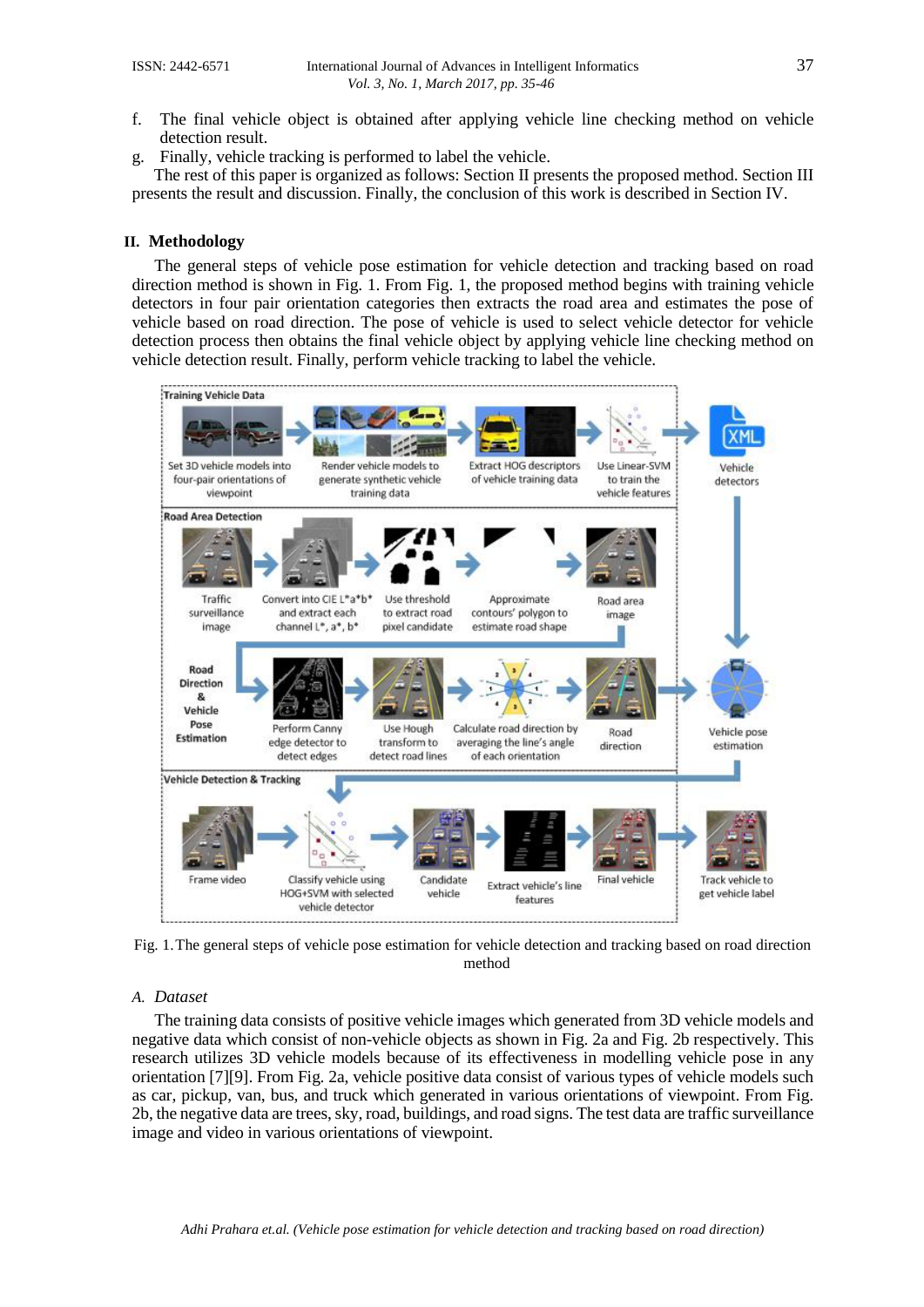

Fig. 2. Vehicle training data (a) Positive training data (b) Negative training data

#### *B. Road Area Extraction*

Road can be extracted using road classifier on road features [15][16] or using statistic of road color information [17]. In this research, road color threshold and road texture information are used to extract the road pixels, then morphological operation is applied to enhance the result. The procedure to extract road pixel on traffic surveillance image is explained below.

- 1. Traffic surveillance image is converted into CIE L\*a\*b\* color space.
- 2. Road pixel candidate is extracted on every channel of CIE  $L^*a^*b^*$  color space using (1) for  $L^*$ channel, (2) for a\* channel, and (3) for b\* channel.

$$
roadL(i,j) = \begin{cases} 0.2 \le L(i,j) \le 0.8, 1\\ \text{otherwise} \end{cases}
$$
 (1)

$$
road_a(i,j) = \begin{cases} 0.48 \le a(i,j) \le 0.53, 1\\ \text{otherwise} \end{cases}
$$
 (2)

$$
roadb(i,j) =\n\begin{cases}\n0.48 \le b(i,j) \le 0.53, 1 \\
otherwise, 0\n\end{cases}
$$
\n(3)

3. Road pixel candidate is calculated using (4).

$$
road = roadL \cdot roada \cdot roadb
$$
 (4)

4. The homogeneity of road pixel candidate around its neighborhood is calculated to extract road texture information using (5) where  $p(i, j)$  is the value on i, j GLCM (Gray Level Co-Occurrence Matrix) coordinate [18].

$$
\sum_{i,j} \frac{p(i,j)}{1+|i-j|} \tag{5}
$$

- 5. The result of road pixel extraction is enhanced by applying morphological opening operation.
- 6. Road area is selected on road contours that larger than area threshold.
- 7. Finally, road shape is estimated by calculating convex hull using polygon approximation on road contours.

Color threshold is applied on CIE L\*a\*b\* color channel because from various types of road samples, the chromatics channels a\* and b\* have small range of variance while only the luminance channel  $L^*$ has large variance. Road texture is important to differentiate similar color of non-road pixel. Road texture has high homogeneity value because of its uniform texture.

#### *C. Pose Estimation of Vehicle Based on Road Direction*

Pose of vehicle usually follows road direction. By calculating road direction, pose of vehicle can be estimated. Road direction is calculated from the existence of road lines, road lanes, and road shapes. The procedure to calculate road direction is explained below.

- 1. Road edges are extracted from road area using Canny edge detector with only strong edges are preserved.
- 2. The edges will be used to estimate road lines and road lanes using Hough transform.
- 3. The angle of road lines and road lanes are grouped into four-pair orientations category, *orientation* = 1 ... 4 using (6) in clockwise orientation as shown in Fig. 3a.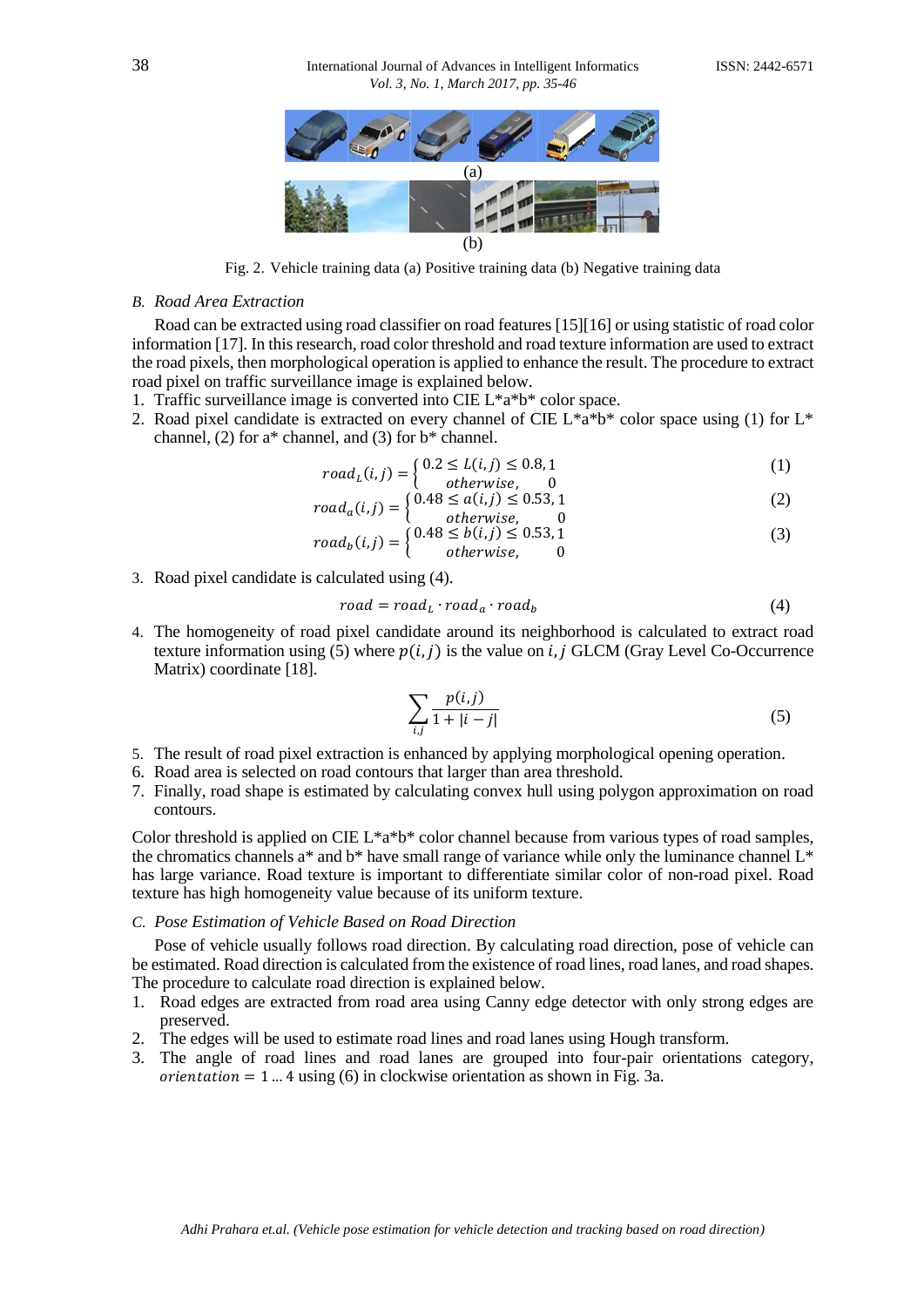$$
orientation = \begin{cases} 60^{\circ} \le angle \le 120^{\circ}, & 3\\ 240^{\circ} \le angle \le 300^{\circ}, & 3\\ 340^{\circ} \le angle \le 20^{\circ}, & 1\\ 160^{\circ} \le angle \le 200^{\circ}, & 1\\ 120^{\circ} \le angle \le 160^{\circ}, & 4\\ 300^{\circ} \le angle \le 340^{\circ}, & 4\\ 20^{\circ} \le angle \le 60^{\circ}, & 2\\ 200^{\circ} \le angle \le 240^{\circ}, & 2 \end{cases} \tag{6}
$$

4. The average angle of each orientation category (*orientation angle*(*i*)) is calculated using (7) where *line* angle(*j*) is the *j*<sup>th</sup> road line angle and  $N_i$  is the number of line angles in the *i*<sup>th</sup> orientation.

*orientation angle(i)* = 
$$
\frac{\sum_{j=1}^{N_j} line \ angle(j)}{N_i}
$$
 (7)

5. The estimated road direction angle (*road angle*) is calculated using  $(8)$  where N is the number of orientation category which have at least one member.

$$
road angle = \frac{\sum_{i=1}^{N} orientation angle(i)}{N}
$$
 (8)

6. If no road lines or road lanes found, the road direction angle is calculated by estimating the angle of minimum rectangle area from road shape.

Road lines and road lanes are the key features to calculate road direction [19]. These features can be extracted using Canny edge detector and Hough transform. Any possibility of road direction is grouped into four pair orientation categories. The pairing of orientation has purposes to deal with twoways road.

In this research, the pose of vehicle is grouped into four pair orientations of viewpoint according to the road direction. The four orientations of viewpoint are front / back view, left / right side view, top right / bottom left view, and top left / bottom right view as shown in Fig. 3b. The pairing of viewpoint is proposed because the size, shape, and appearance of vehicle are similar in the same pairing orientation categories. Pose of vehicle in the same orientation category will be varied to cover every angle in the categories [20]. This grouping method can also significantly reduce the number of vehicle detectors.



Fig. 3. Pose estimation of vehicle (a) Four pair orientation categories to group the road line's angles (b) Four pair orientation categories of vehicle pose.

# *D. Vehicle Detection and Tracking*

Vehicle can be differentiated from its background by extracting vehicle features and uses machine learning to classify the features. In this research, HOG is used as feature extraction method and SVM is used as classifier. The procedure of applying HOG descriptors on image is described below [21]:

- 1. Gamma and color from input image are normalized.
- 2. The gradient is calculated on normalized image.
- 3. For color image, gradients are computed for each color channel then take the one with the largest norm as the pixel's gradient vector.
- 4. Image is divided into small spatial regions called cells.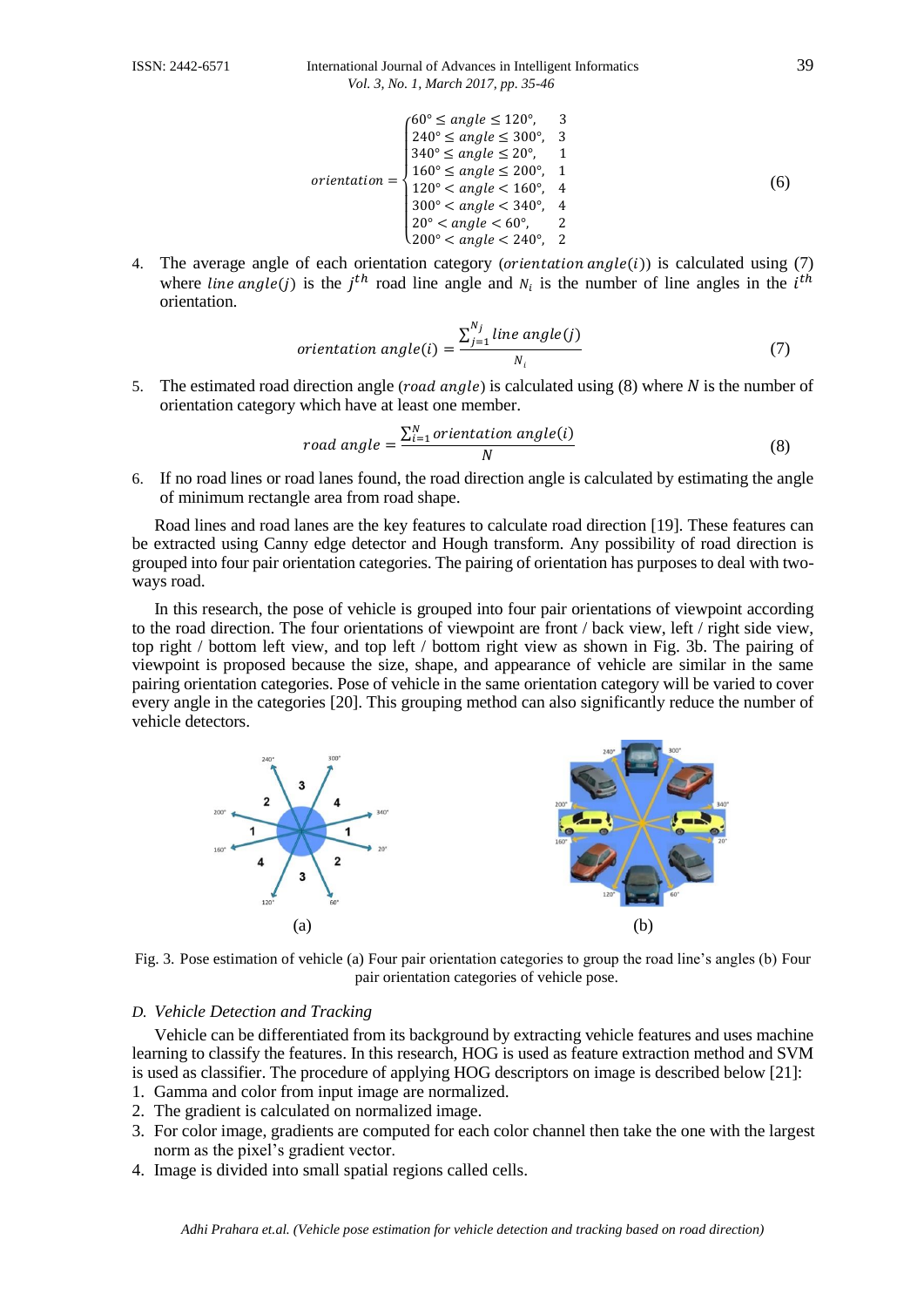- 5. Accumulating a local 1-D histogram of gradient directions or edge orientations over the pixel inside the cell.
- 6. Orientation bins are evenly spaced over 0-180 degree (unsigned gradient) with 20 degrees for each space.
- 7. The nine orientation bins are filled with the weighted magnitude for each orientation.
- 8. The cells are organized into overlapping blocks.
- 9. Perform contrast normalization on the overlapping blocks.
- 10.HOG descriptors are obtained by collecting features on all blocks.

SVM is a classifier that determined by separation called hyperplane. The decision function of SVM is calculated using (9) [22].

$$
sgn(w^T\phi(x) + b) = sgn\left(\sum_{i=1}^l y_i \alpha_i K(x_i, x) + b\right)
$$
\n(9)

Where w is the solution vector,  $x_i$  is the input features, C is the regularization parameter,  $\phi(x)$  maps x into a higher-dimensional space, b is bias,  $y_i$  is the label,  $\alpha_i$  is a vector of weights, and  $K(x_i, x)$  is the kernel function. The parameter  $y_i \alpha_i \forall i$ , b, label names, support vectors, and kernel parameter are saved as an output trained model of SVM.

In this research, the vehicle detection process uses HOG and SVM which proven to produce good results in classifying vehicle [23][24][25]. The result of vehicle detection is a candidate vehicle. To ensure the detection, vehicle need to be checked its line features which exist in every pose of vehicle. Vehicle line features can be obtained from vehicle by applying Canny edge detector and estimating the line using Hough transform. After the final vehicle object is obtained, it needs to be labelled which useful to track individual vehicle and identify vehicle behavior. In this research, vehicle is tracked using optical flow [26]. The procedure to detect and to track vehicle is explained below:

- 1. Vehicle synthetic data which generated by 3D vehicle models in various orientation are grouped into four pair orientations of viewpoint.
- 2. The features of each vehicle orientation data are extracted using HOG and trained using Linear-SVM with *k*-fold cross validation. The cross validation method is used to determine the best parameter of SVM. The result of training is vehicle detectors of each orientation category.
- 3. The detection utilizes multi-scale window along with HOG and Linear-SVM to classify each window into candidate vehicle or background.
- 4. The vehicle line features from candidate vehicle is extracted using Canny edge detector and Hough transform. Candidate vehicle must pass the vehicle line threshold to be considered as final vehicle object.
- 5. Final vehicle object will be tracked using optical flow to give individual vehicle label.

#### *E. Performance Evaluation*

The evaluation procedure uses confusion matrix then calculates the accuracy, specificity, sensitivity, and precision using  $(10)$ ,  $(11)$ ,  $(12)$ , and  $(13)$  respectively where TP is true positive, FP is false positive, TN is true negative, and FN is false negative. BAC (Balance Accuracy) which calculated using (14) is also used for evaluation because of the imbalance between positive and negative test data [27].

$$
Accuracy = \frac{TP + TN}{TP + FP + TN + FN}
$$
 (10)

$$
Specificity = \frac{TN}{(TN + FP)}
$$
\n(11)

$$
Sensitivity = \frac{IP}{(TP + FN)}
$$
 (12)

$$
Precision = \frac{TP}{(TP + FP)}
$$
\n(13)

$$
BAC = \frac{Specificity + Sensitivity}{2}
$$
 (14)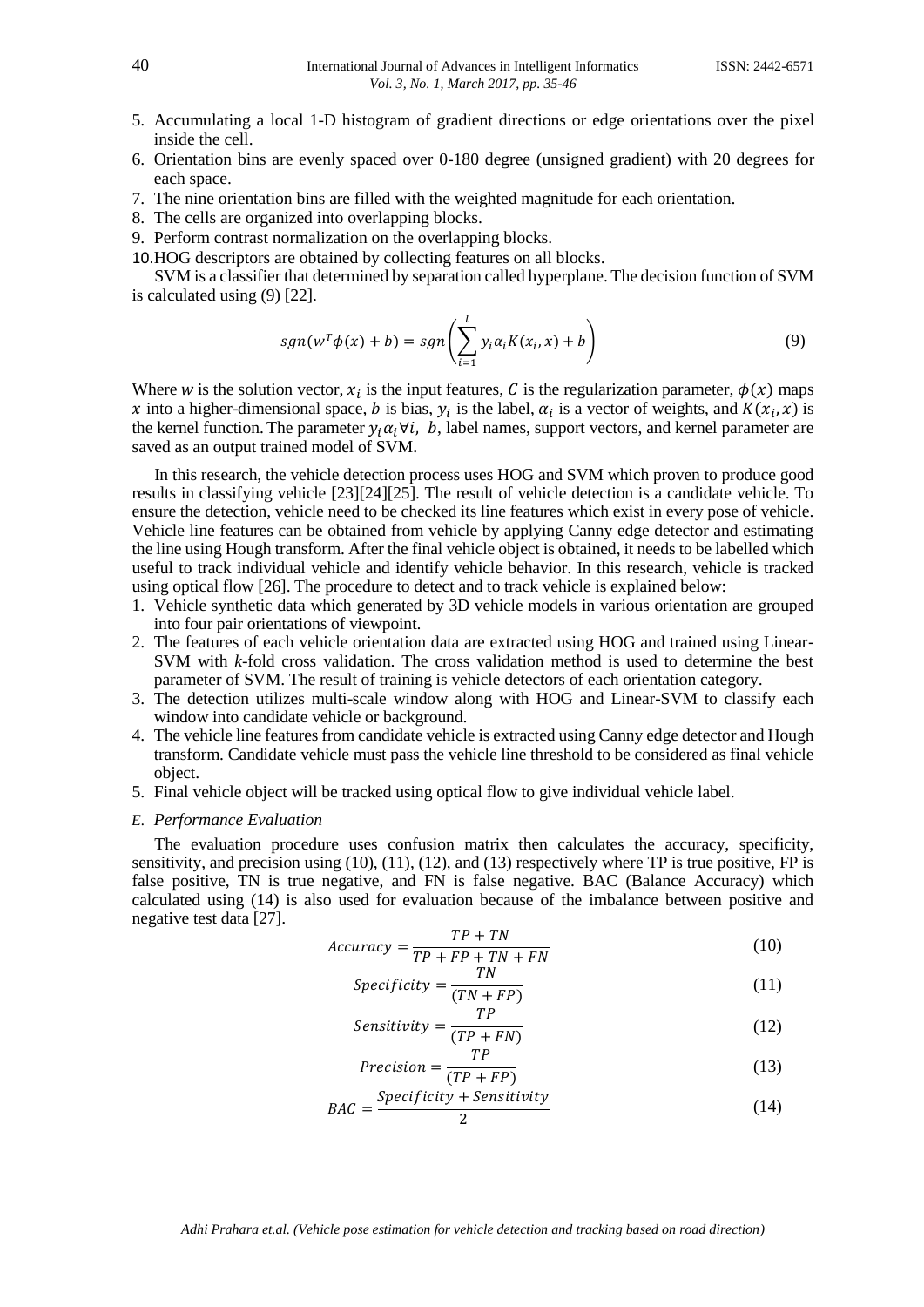#### **III. Result and Discussion**

The proposed method is built using C++ language with additional OpenCV library [28] and runs on notebook Intel Core i5, 8 GB of RAM, and NVidia GT540M 2GB. The training data consist of 2500 positive images and 6000 negative images with size 128x64 for left / right orientation and 64x64 for other orientation categories. Vehicle detectors are trained using Linear-SVM with 10-fold cross validation procedure. The performance of the proposed method is tested on 350 traffic surveillance images for vehicle detection and 4 traffic surveillance video for vehicle tracking in various road directions.

#### *A. Road Area Extraction Result*

Road area extraction is used to localize the detection area. The localization is important to remove non-road area, which likely do not contain vehicle object. The step by step results of road extraction are shown in Fig. 4. Fig. 4a shows a frame from traffic surveillance video. Fig. 4b shows the results of road pixel extraction by thresholding the road color and homogeneity feature. Fig. 4c shows the results of road shape estimation by applying morphological opening operation and calculates the convex hull of minimum area of rectangle from road contours. Fig. 4d shows the results of road detection on frame which marked by magenta color marker.



Fig. 4. The result of road area extraction (a) Road frame (b) Road pixel extraction result (c) Road shape estimation result (d) Road area extraction on frame (magenta color marker).

As shown in Fig. 4c, the small blob area in Fig. 4b is removed because they are lower than area threshold which is 0.05 of image size. The road area is assumed large because the traffic surveillance camera will point to the road to cover wide view of traffic. In Fig. 4b, the road shape is well estimated by calculating the convex hull of polygon from road contours. However, sometimes the non-road area is also recognized as road area by the polygon's fitting process as shown in Fig. 5. In Fig. 5a, both of the sidewalks are recognized as road area and in Fig. 5b, the wall on the right side of the road is also recognized as road area.



Fig. 5. Non-road area which detected as road area (a) Both of the sidewalks are detected as road area (b) The wall on the right side of the road is detected as road area

# *B. Vehicle Pose Estimation Result*

Pose of vehicle is estimated from road direction while the road direction is calculated by averaging the angles of road lines, road lanes, or road shape in the four bins of orientation categories. The result of vehicle pose estimation is shown in Fig. 6 by index number which represents the four orientation categories of vehicle pose which described in Fig. 3, magenta color marker which represents road area, and arrow marker with cyan color which represents road direction.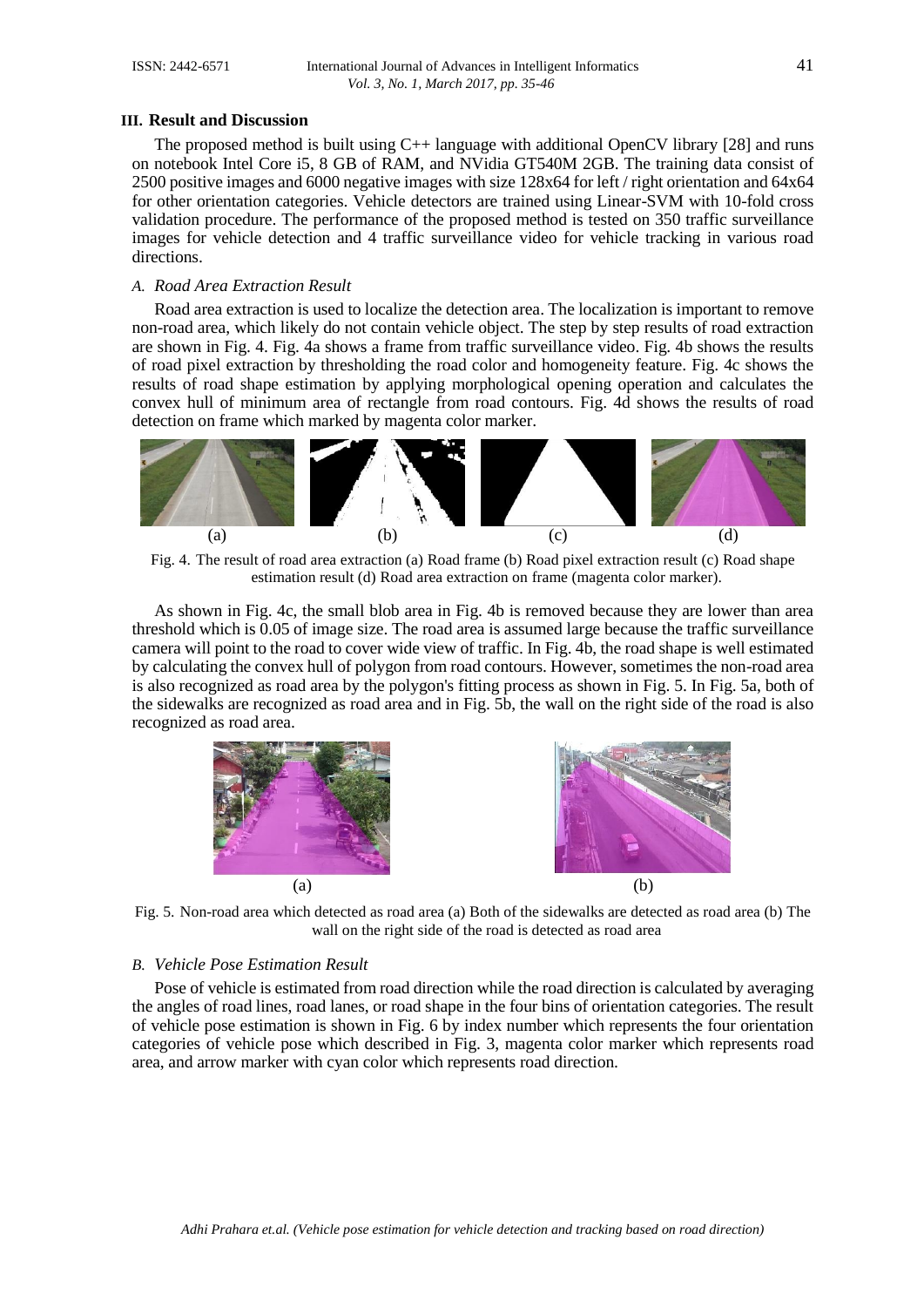

Fig. 6. Result of vehicle's pose and road direction estimation (a) Front / back view, (b) Left side / right side view, (c) Top left / bottom right view, (d) Top right / bottom left view, (e) Top left / bottom right view, and (f) Front / back view of vehicle's pose.

From Fig. 6, Fig. 6a and Fig. 6f show the result of vehicle's pose estimation as front / back orientation, Fig. 6b shows the result as left / right side orientation, Fig. 6c and Fig. 6e show the result as top left / bottom right orientation and Fig. 6d shows the result as top right / bottom left orientation. As shown in Fig. 6, the proposed method shows good result in calculating road direction and estimates the pose of vehicle.

However, the method is only effective for straight road type and cannot handle complex road shapes such as intersection, roundabout, or winding road. Straight road type is preferable for Intelligent Traffic Surveillance System (ITSS) than the other road types, especially for vehicle counting and vehicle tracking because there is only one or two road direction. The method is also effective if road lines, road lanes, and road shape are found on the road image because the road direction and the pose estimation of vehicle are based on those road features.

The result of vehicle pose estimation is used to determine the suitable vehicle detector in the detection process. To cover various poses of vehicle, a number of vehicle detectors or single vehicle detector with large variation of training data is needed. By using only one suitable vehicle detector in selected orientation category, the number of vehicle detectors used in the detection process can be reduced and the training data used in the training process can be minimized.

#### *C. Vehicle Detection Result*

The vehicle detection uses HOG and Linear-SVM with vehicle detector that selected according to the result of vehicle's pose estimation. Multi-scale detection window with scale factor 1.02 and scale level 64 is used to handle a variation of vehicle size when they are near or far from the traffic surveillance camera. The detection threshold is 5 as a requirement for the detected area to be considered as vehicle object. Apart from the vehicle detection procedure, the vehicle object also must pass the vehicle line threshold in order to be considered as final vehicle object.

The result of vehicle detection is shown in Fig. 7 by red rectangle marker. From Fig. 7, Fig. 7a and Fig. 7f show the result of vehicle detection in front / back orientation, Fig. 8b in left / right side orientation, Fig. 8c and Fig. 8e in top left / bottom right orientation, and Fig. 8d in the top right / bottom left orientation. As shown in Fig. 8, the proposed method can detect vehicles in various orientations by selecting a suitable vehicle detector that matches the pose of vehicle.

Sometimes, the proposed method fails to detect vehicle because the vehicle is too near or too far from the traffic surveillance camera, the vehicle is partially covered with the other object, or the vehicle is not following road direction. Fig. 8 shows the failure detection cases in vehicle detection process. Fig. 8a shows the small vehicle at a distance which failed to be detected because the vehicle is too far from the camera. Still in Fig. 8a, the two black vehicle that overlap with each other is also failed to be detected because the vehicle is partially covered with each other. Fig. 8b shows the failure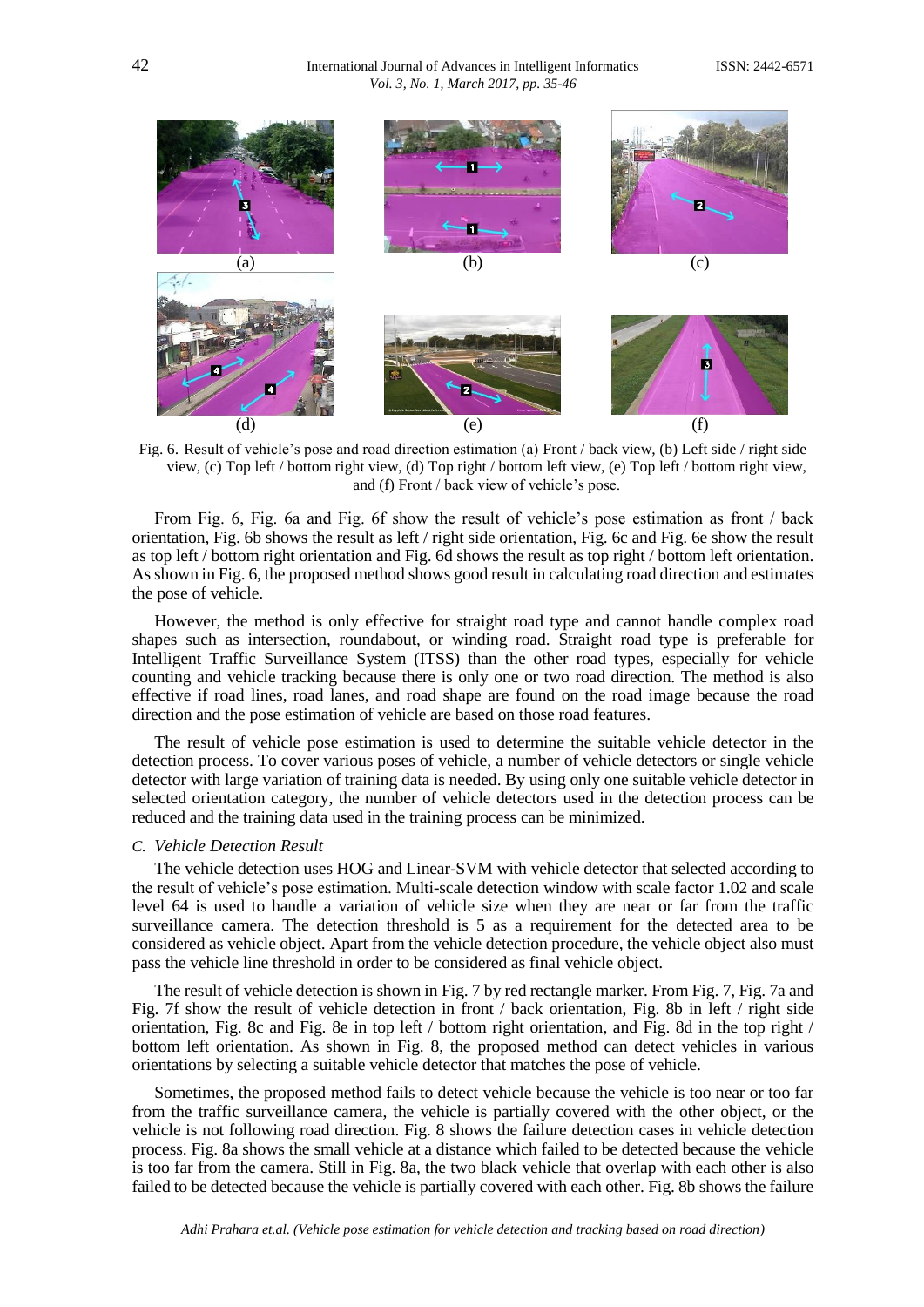detection of vehicle which parked on the top side of the road because it is too far from the camera and on the bottom side of the road because it not follows road direction.



Fig. 7. Vehicle detection result (red rectangle marker). (a) Front / back orientation. (b) Left / right orientation. (c) Top left / bottom right orientation. (d) Top right / bottom left orientation. (e) Top left / bottom right orientation. (f) Front / back orientation.





Fig. 8. Failure detection cases in vehicle detection process. (a) The case of vehicle which too near or too far from the camera and when partially covered by another object. (b) The case of vehicle that not follows road direction.

# *D. Vehicle Tracking Result*

The vehicle tracking process uses optical flow to track the position of vehicle in the next frame and to label the same vehicle. The current position of the vehicle is translated into the next position by matching 20 features from the vehicle. This new translated position is compared with the detected vehicle on the next frame to identify whether it is the same vehicle that belongs to the previous detection or a new vehicle. Fig. 9 shows the result of vehicle tracking in traffic surveillance video.



Fig. 9. Vehicle tracking result on traffic video

*Adhi Prahara et.al. (Vehicle pose estimation for vehicle detection and tracking based on road direction)*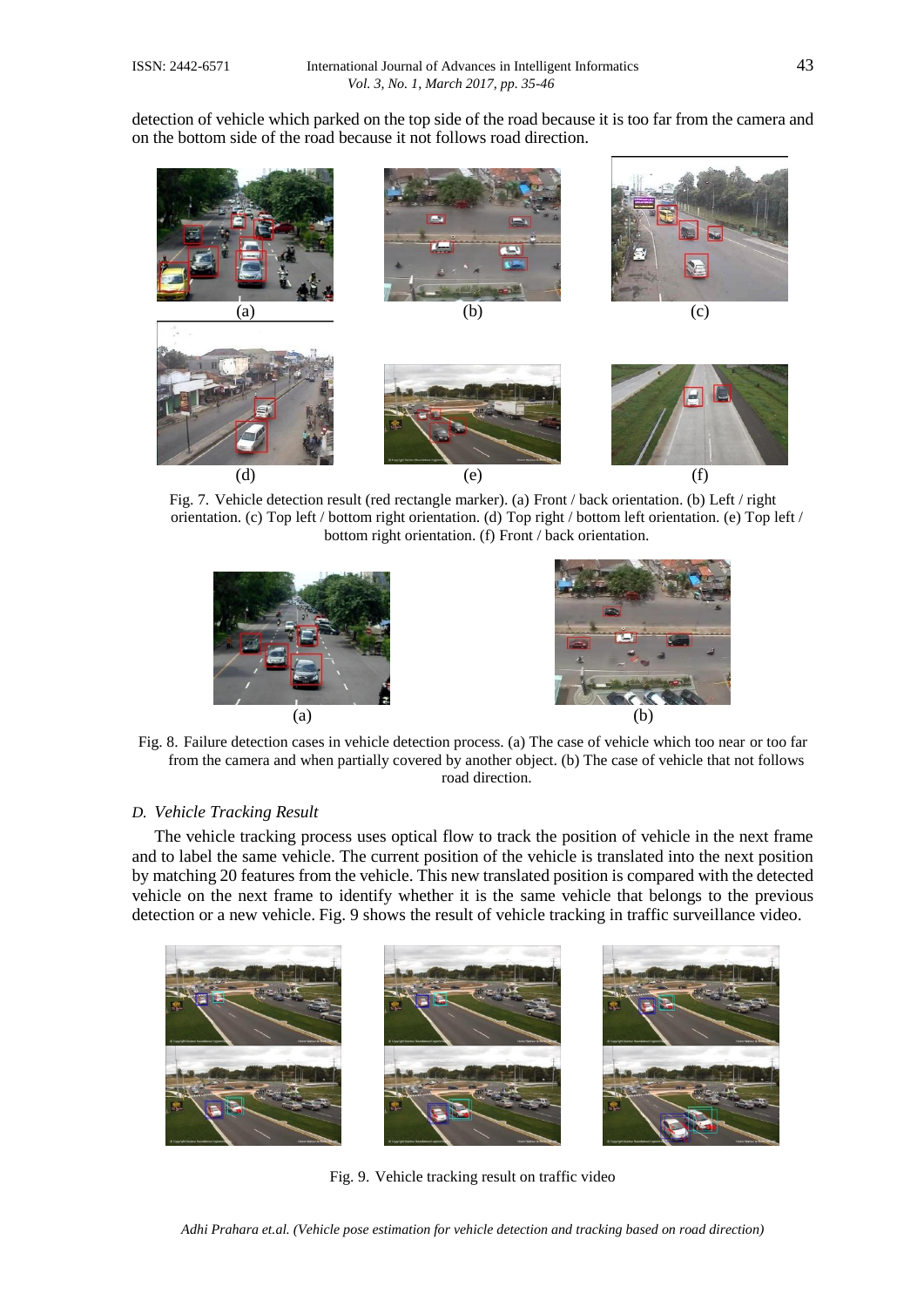From Fig. 9, the detected vehicle is marked with two rectangles which represents the current vehicle position and predicted position on the next frame, red arrow marker represents the direction and distance between the current vehicle position with the next position on the next frame, and colored rectangles which label the same vehicle with the same color. Fig. 9 shows that the tracking method can track vehicle until it leaves the frame and labels individual vehicle correctly.

#### *E. Performance Evaluation*

The performance of vehicle's poses estimation for vehicle detection and tracking based on road direction method is evaluated using confusion matrix as shown in Table 1 and measured its accuracy, sensitivity, specificity, precision, and balance accuracy as shown in Table 2. In Table 1 and Table 2, the proposed method is accurate in detecting vehicle due to its high precision score, which is 0.9782. The high precision is mainly caused by the effectiveness of 3D vehicle models that can represent vehicle in any viewpoint and the pose estimation of vehicle that estimates the right pose of the vehicle and uses the right vehicle detector in the detection process.

Despite of its effectiveness, 3D vehicle model is expensive and difficult to make. The number of 3D vehicle model used in this research is 80 models. The limited number of 3D vehicle models used in the training process mainly causes the less hit rate shown by 0.8506 of sensitivity. However, the overall performance of the proposed method is good with 0.9170 of accuracy and 0.9161 of balance accuracy (BAC). BAC is also used for measurement because of imbalance between positive and negative test data.

|                              |                   | <b>Predicted Classification</b> |                   |
|------------------------------|-------------------|---------------------------------|-------------------|
|                              |                   | Vehicle                         | <b>Background</b> |
| <b>Actual Classification</b> | <b>Vehicle</b>    | 809                             |                   |
|                              | <b>Background</b> | 142                             | 960               |

| Table 2. Performance evaluation of proposed method |                    |             |                  |        |  |
|----------------------------------------------------|--------------------|-------------|------------------|--------|--|
| <b>Accuracy</b>                                    | <b>Sensitivity</b> | Specificity | <b>Precision</b> | BAC    |  |
| 0.9170                                             | 0.8506             | 0.9815      | 0.9782           | 0.9161 |  |

The proposed method chooses one suitable vehicle detector from four vehicle detectors based on the result of vehicle's pose estimation. This procedure has purposes to reduce the number of vehicle detector used in the detection process by choosing vehicle detector that matches the pose of vehicle. To measure its effectiveness, the proposed method is compared with the same vehicle detection method, but uses all vehicle detectors in its detection process. Table 3 and Table 4 show the confusion matrix and performance evaluation of vehicle detection that uses all vehicle detectors.

Table 3. Confusion matrix of vehicle detection using all vehicle detectors

|                              |                   | <b>Predicted Classification</b> |                   |
|------------------------------|-------------------|---------------------------------|-------------------|
|                              |                   | <b>Vehicle</b>                  | <b>Background</b> |
| <b>Actual Classification</b> | <b>Vehicle</b>    |                                 | 224               |
|                              | <b>Background</b> | 78                              | 754               |

Table 4. Performance evaluation of vehicle detection using all vehicle detectors

| ıracv<br>. | .<br>$\sim$ 0.000 $\sim$ $\sim$ | <br>. | recision | $\sim$<br>DA.<br>DAU |
|------------|---------------------------------|-------|----------|----------------------|
| 0.8434     | 0170                            | .7709 | 7058     | $\Omega$             |
|            | $\overline{\phantom{a}}$        | ∪. ≀  | 938      | $\overline{ }$       |

From Table 2 and Table 4, the performance scores of proposed method that uses one suitable vehicle detector is higher than the method that uses all vehicle detectors. Although the sensitivity scores of vehicle detection method that used all vehicle detectors is higher, but many false positives are also generated by this method. The low specificity score mainly caused by many false positives (background that detected as vehicle) as shown in Table 3. High hit rate is good but the precision also should be considered especially for vehicle tracking. By using one suitable vehicle detector which matches the pose of vehicle, the proposed method can reduce the false positive (high specificity score) and increases the true positive (high precision score).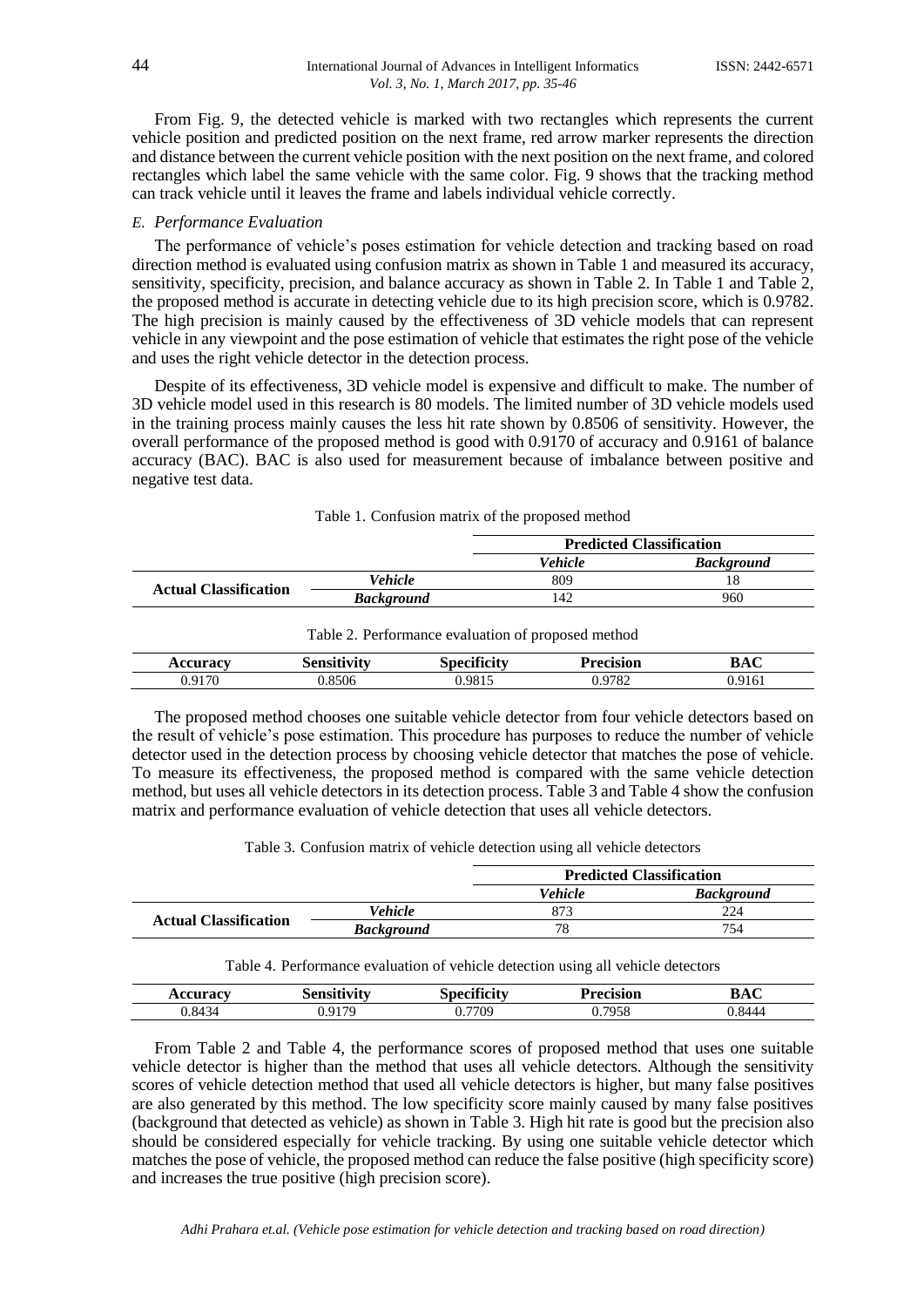The result of vehicle detection by multi-scale detection will be checked by vehicle line checking method before it becomes final vehicle object. To measure the effectiveness of vehicle line checking, the performance of proposed method with and without vehicle line checking is compared. Table 5 and Table 6 show the confusion matrix and performance evaluation of proposed method without vehicle line checking respectively.

As shown in Table 2 and Table 6, the performance of proposed method without vehicle line checking is lower than the one with vehicle line checking, especially the specificity value. As shown in Table 5, the number of background that detected as vehicle is high. As shown in Table 1, by checking the vehicle line after the detection process, the number of false positive is reduced and although the sensitivity slightly goes lower but the other performances is risen.

|                              |                   | <b>Predicted Classification</b> |                   |
|------------------------------|-------------------|---------------------------------|-------------------|
|                              |                   | <b>Vehicle</b>                  | <b>Background</b> |
| <b>Actual Classification</b> | <b>Vehicle</b>    | 821                             | 196               |
|                              | <b>Background</b> | 30ء                             | 782               |

| Table 5. Confusion matrix of proposed method without vehicle line checking |  |
|----------------------------------------------------------------------------|--|
|----------------------------------------------------------------------------|--|

Table 6. Performance evaluation of proposed method without vehicle line checking

| $0.011$ PO $0.57$<br>. . |       | $\sim$<br><br>. | <b>D</b> <sub>propins</sub><br>экл | DA.  |
|--------------------------|-------|-----------------|------------------------------------|------|
| ററ                       | .863? | 7005            | 0.8072                             | 02 1 |

#### **IV. Conclusion**

This paper has discussed a method to estimate pose of vehicle for vehicle detection and tracking based on road direction. The proposed method has obtained good result in detecting and tracking vehicle by estimating pose of vehicle to determine the suitable vehicle detector used in the detection process. This research shows that vehicle training data can be represented effectively by using 3D vehicle models. Road area extraction is important to localize the detection area. Pose of vehicle can be estimated from road direction. HOG and SVM are good to be used for vehicle detection even with only a few number synthetic training data to build the detectors. The line features in every pose of vehicle is effective to reduce the false positive generated by vehicle detector. The proposed method also shows that by using one suitable vehicle detector that matches the pose of vehicle can perform better than firing all vehicle detectors.

The further development of this method is expected to be able to detect all kind of vehicles not only four wheels but also two wheels' vehicle on any viewpoint from traffic surveillance camera. The detection and tracking is not only effective for straight road type but also for roundabout, winding road, and intersection. The method is also expected to handle occlusion and to achieve better performance in vehicle detection.

#### **Acknowledgment**

This research is supported by Universitas Ahmad Dahlan research grant PDP-192/LPP-UAD/III/2016.

#### **References**

- [1] Y. Li, B. Li, B. Tian, and Q. Yao, "Vehicle Detection Based on the and– or Graph for Congested Traffic Conditions," *IEEE Trans. Intell. Transp. Syst.*, vol. 14, no. 2, pp. 984–993, Jun. 2013.
- [2] H. Van Pham and B.-R. Lee, "Front-view car detection and counting with occlusion in dense traffic flow," *Int. J. Control. Autom. Syst.*, vol. 13, no. 5, pp. 1150–1160, Oct. 2015.
- [3] A. Mukhtar, L. Xia, and T. B. Tang, "Vehicle Detection Techniques for Collision Avoidance Systems: A Review," *IEEE Trans. Intell. Transp. Syst.*, vol. 16, no. 5, pp. 2318–2338, Oct. 2015.
- [4] S. Sivaraman and M. M. Trivedi, "Vehicle Detection by Independent Parts for Urban Driver Assistance," *IEEE Trans. Intell. Transp. Syst.*, vol. 14, no. 4, pp. 1597–1608, Dec. 2013.
- [5] H. He, Z. Shao, and J. Tan, "Recognition of Car Makes and Models From a Single Traffic-Camera Image," *IEEE Trans. Intell. Transp. Syst.*, vol. 16, no. 6, pp. 3182–3192, Dec. 2015.